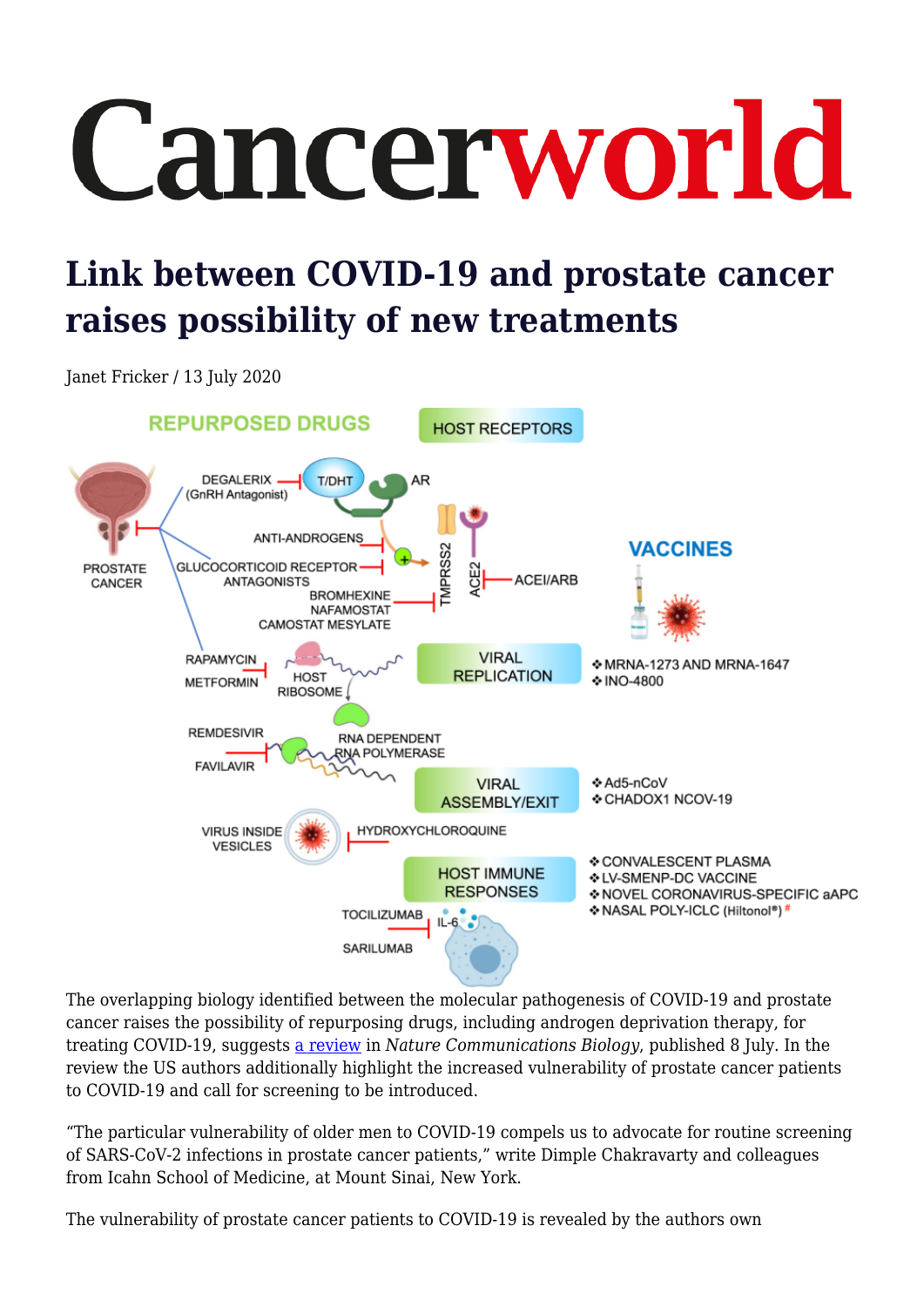unpublished analysis, undertaken in the Mount Sinai Health System between March 1 2020 and April 26 2020. The study involved 9,648 COVID-19-positive patients, of whom 114 (2.2%) had been diagnosed with prostate cancer. Results revealed rates of intubation were greater for those diagnosed with prostate cancer than male patients with malignancies other than prostate cancer (25.4% vs 21.3%; *P*=0.02), and that mortality was greater for prostate cancer patients than male patients with other malignancies (23.7% vs 12.7%; *P*<0.01).

Accumulating evidence, write the authors, suggests similarities between risk factors for COVID-19 and prostate cancer. "Older age and comorbidities (hypertension, diabetes, obesity, and smoking) that adversely affect COVID-19 are also lethal for prostate cancer," they write.

The authors draw attention to recent studies indicating that entry of SARS-CoV-2 (the virus causing COVID-19) into cells is through angiotensin-converting enzyme 2 (ACE2), and is also dependant on the serine protease activity of the TMPRSS2 gene (encoding for the transmembrane protease, serine 2). Studies indicate both ACE2 and TMPRSS2 may be under hormonal control, with higher levels of androgens signifying greater expression of these proteins, which could in turn increase vulnerability to COVID-19. Interestingly, [an Italian study](https://www.annalsofoncology.org/article/S0923-7534(20)39797-0/pdf) found that prostate cancer patients on androgen deprivation therapy were four times less likely to get infected with COVID-19 than prostate cancer patients not taking androgen deprivation therapy, and they were five times less likely to contract the disease compared to patients with other cancer types.



Illustration summarises potential drugs and vaccines for COVID-19 that target either host receptors, viral replication, virus assembly, or host immune response. Drugs that have been implicated in prostate cancer management (Degalerix, Anti-androgens, Glucocorticoid receptor antagonists, metformin, and rapamycin) appear in the blue lines. # Nasal Poly-ICLC (Hiltonol®), Oncovir Inc, is being investigated as a new therapeutic agent at Mount Sinai

*Source*: D Chakravarty et al. Sex differences in SARS-CoV-2 infection rates and the potential link to prostate cancer. *[Commun Biol 3,](https://www.nature.com/articles/s42003-020-1088-9)* [374](https://www.nature.com/articles/s42003-020-1088-9) [\(2020\).](https://www.nature.com/articles/s42003-020-1088-9) Reproduced under a [Creative Commons licence 4.0](http://creativecommons.org/licenses/by/4.0/)